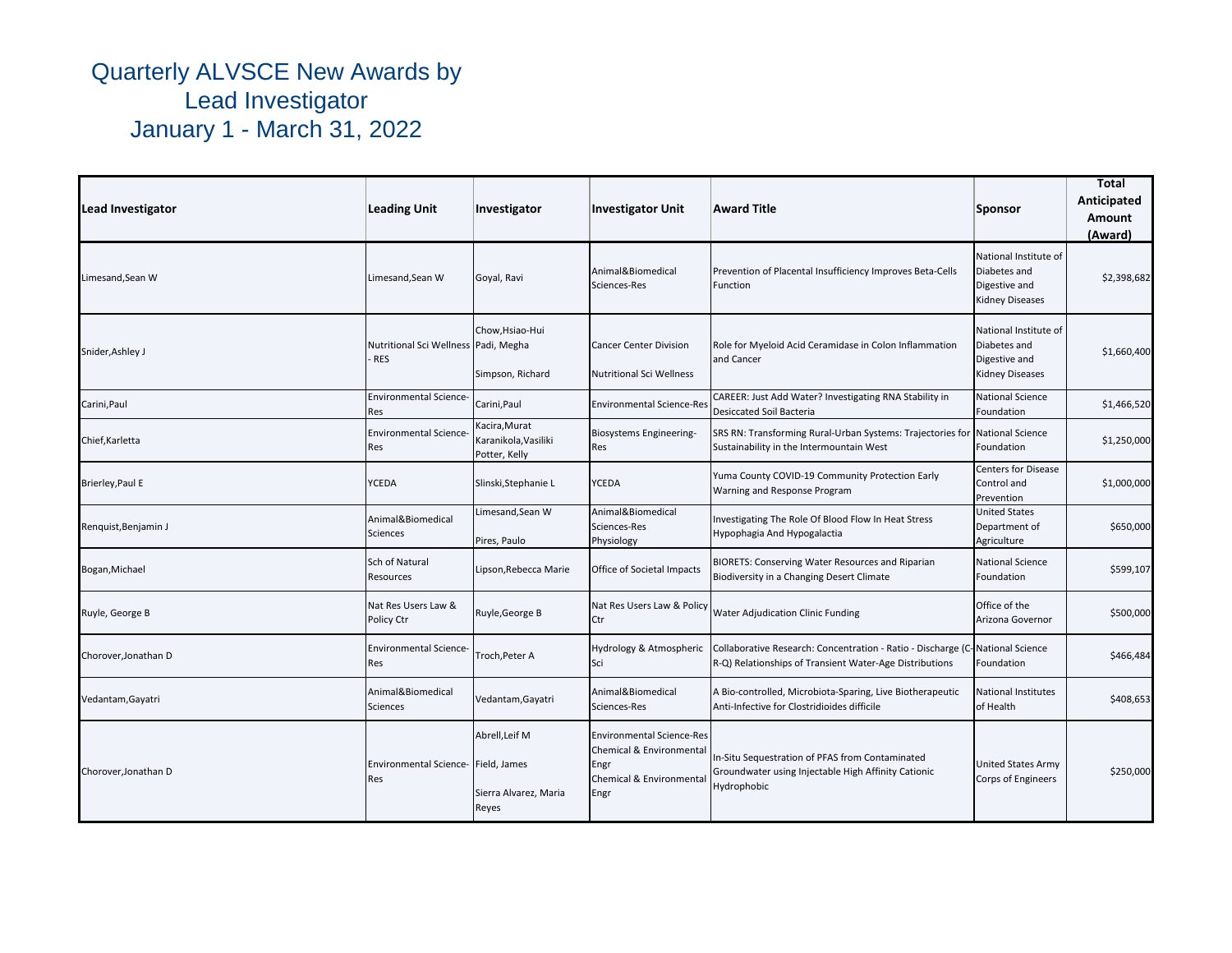| Lead Investigator     | <b>Leading Unit</b>                        | Investigator                                                | <b>Investigator Unit</b>                 | <b>Award Title</b>                                                                                                                                                                                                | Sponsor                                                 | Total<br>Anticipated<br>Amount<br>(Award) |
|-----------------------|--------------------------------------------|-------------------------------------------------------------|------------------------------------------|-------------------------------------------------------------------------------------------------------------------------------------------------------------------------------------------------------------------|---------------------------------------------------------|-------------------------------------------|
| Dhar, Arun K          | Animal&Biomedical<br><b>Sciences</b>       | Dhar, Arun K                                                | Animal&Biomedical<br>Sciences-Res        | Evaluation of Genomic Selection for Acute<br>Hepatopancreatic Necrosis Disease Survival and Resistance<br>in White Pacific Shrimp: Genomic Prediction and Genome-<br><b>Wide Association Study</b>                | University of<br>Connecticut                            | \$223,289                                 |
| Norton, Elaine        | Animal&Biomedical<br><b>Sciences</b>       | Norton, Elaine                                              | Animal&Biomedical<br>Sciences-Res        | <b>JEC Supplement Trial</b>                                                                                                                                                                                       | John Ewing<br>Company                                   | \$117,856                                 |
| Umeda, Kai            | Maricopa County Office Umeda, Kai          |                                                             | Maricopa County Office                   | Teen Pregnancy Prevention PREP Personal Responsibility<br>Education Program RGF number: RFGA2022-005                                                                                                              | Arizona Department<br>of Health Services                | \$117,031                                 |
| Brawley, Nathan Quade | <b>Graham County Office</b>                | Brawley, Nathan Quade<br>Knight, Lori S<br>Norton, Elbert R | <b>Graham County Office</b>              | <b>REC Center</b>                                                                                                                                                                                                 | United Way of<br>Graham and<br><b>Greenlee Counties</b> | \$110,000                                 |
| Brown, Judith K       | School of Plant Sciences Brown, Judith K   |                                                             | <b>School of Plant Sciences-</b><br>Res  | Molecular Pathology Surveillance of Leaf Curl Virus and<br>Whitefly Haplotypes, and Host Resistance to Cotton Leaf<br>Curl Complex, an Exotic High-Risk Pathogen-Vector<br>Complex (06-829 Core Project for 2022) | Cotton,<br>Incorporated                                 | \$99,129                                  |
| Scheitrum, Daniel     | Agric & Resource Econ                      | Scheitrum, Daniel                                           | Agricultural Resource Econ<br>Res        | Understanding Concentration and Coordination in<br>Livestock/Poultry and Meat Supply Systems, and<br>Sustainability Across those Systems                                                                          | Oklahoma State<br>University                            | \$70,100                                  |
| Lopez, Gerardo U      | Animal&Biomedical<br>Sciences              | Elliott-Engel, Jeremy                                       | <b>Agric Extension</b><br>Administration | 4-H Multi-State Space Exploration Consortium (4-H MSSEC)                                                                                                                                                          | Center for the<br>Advancement of<br>Science in Space    | \$66,145                                  |
| Siemens, Mark C       | Biosystems Engineering-<br><b>Res</b>      | Pryor, Barry M                                              | School of Plant Sciences-<br><b>Res</b>  | Band Steam Application for Weed and Disease Control in<br><b>Vegetable Crops</b>                                                                                                                                  | University of<br>California, Davis                      | \$59,090                                  |
| Law,Bibiana           | Animal&Biomedical<br><b>Sciences</b>       | Law,Bibiana                                                 | Animal&Biomedical<br>Sciences-Res        | Natural Plant-Made Antimicrobials for Novel Sanitation and<br><b>Water Reduction</b>                                                                                                                              | <b>National Science</b><br>Foundation                   | \$50,000                                  |
| Pepper, lan L         | <b>Environmental Science-</b><br>Res       | Pepper, lan L                                               | <b>Environmental Science-Res</b>         | Water and Environmental Technology (WET) Center -<br>Membership Agreement                                                                                                                                         | Yokogawa Electic<br>Corporation (Japan)                 | \$50,000                                  |
| Hu, Jiahuai           | School of Plant Sciences Hu, Jiahuai       |                                                             | School of Plant Sciences-<br>Res         | Brown Wood Rot Diseases of Lemon: A Search for New<br><b>Methods of Chemical Control</b>                                                                                                                          | Arizona Citrus<br>Research Council                      | \$40,000                                  |
| Orbach, Marc Joel     | School of Plant Sciences Orbach, Marc Joel |                                                             | School of Plant Sciences-<br>Res         | 31st Fungal Genetics Conference                                                                                                                                                                                   | <b>National Institutes</b><br>of Health                 | \$32,813                                  |
| Wright, Glenn C       | School of Plant Sciences Wright, Glenn C   |                                                             | School of Plant Sciences-<br>Res         | Field Trials to Reduce Brown Wood Rot 2022                                                                                                                                                                        | Arizona Citrus<br>Research Council                      | \$31,142                                  |
| Hu, Jiahuai           | School of Plant Sciences Hu, Jiahuai       |                                                             | School of Plant Sciences-<br>Res         | Survey of Fusarium oxysporum f. sp. vasinfectum in Arizona<br>Cotton                                                                                                                                              | Cotton,<br>Incorporated                                 | \$30,000                                  |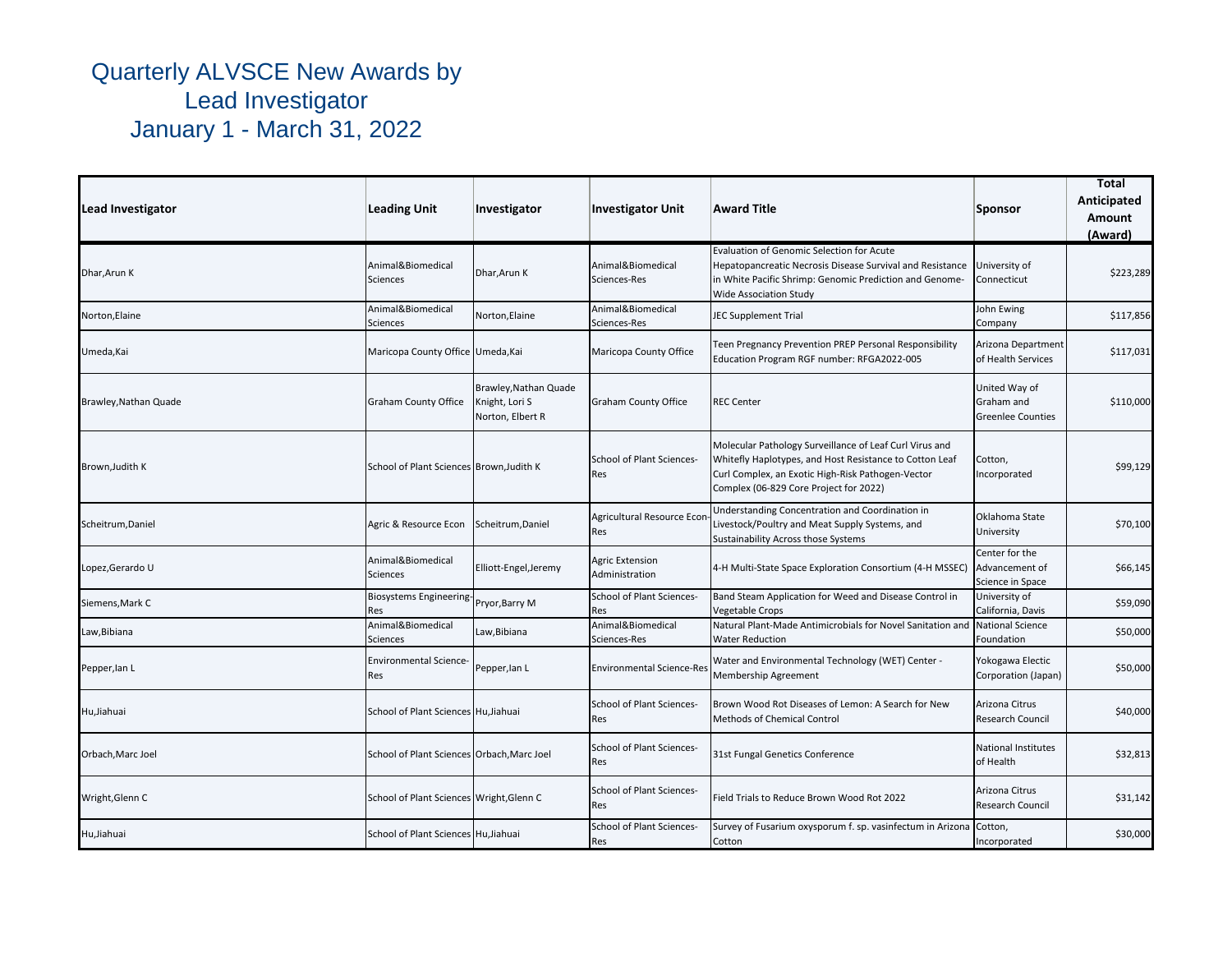| Lead Investigator      | <b>Leading Unit</b>                          | Investigator                                           | <b>Investigator Unit</b>                                           | <b>Award Title</b>                                                                                                                | Sponsor                                         | <b>Total</b><br>Anticipated<br>Amount<br>(Award) |
|------------------------|----------------------------------------------|--------------------------------------------------------|--------------------------------------------------------------------|-----------------------------------------------------------------------------------------------------------------------------------|-------------------------------------------------|--------------------------------------------------|
| Crimmins, Theresa M    | Sch of Natural<br>Resources                  | Crimmins, Theresa M                                    | Sch of Nat<br>Resource&Enviro-Res                                  | Dimensions of Biodiversity                                                                                                        | The Morton<br>Arboretum                         | \$29,478                                         |
| Wright, Glenn C        | School of Plant Sciences Wright, Glenn C     |                                                        | <b>School of Plant Sciences-</b><br><b>Res</b>                     | Citrus Rootstock Evaluation - 2022                                                                                                | Arizona Citrus<br>Research Council              | \$28,684                                         |
| Gornish, Elise         | Sch of Natural<br>Resources                  | Gornish, Elise                                         | Sch of Nat<br>Resource&Enviro-Res                                  | EcoRestore: Creating an Online Portal of State-specific IPM<br>Information for Arizona and Utah                                   | Western Integrated<br>Pest Management<br>Center | \$26,143                                         |
| Andrade Sanchez, Pedro | Biosystems Engineering-<br><b>Res</b>        | Andrade Sanchez.Pedro                                  | Biosystems Engineering-<br>Res                                     | Efficiency Gains Through Precision Planting of Cotton Seed<br>Under Semi-Desert Irrigated Conditions                              | Cotton,<br>ncorporated                          | \$25,000                                         |
| Jenks, Matthew         | School of Plant Sciences Jenks, Matthew      |                                                        | <b>School of Plant Sciences-</b><br>Res                            | Integrated Weed Management Impacts on Stand<br>Establishment to Maximize Yield and Quality of Alfalfa                             | National Alfalfa &<br>Forage Alliance           | \$21,715                                         |
| Ellsworth, Peter C     | Entomology                                   | Ellsworth, Peter C                                     | Entomology-Res                                                     | Improving Insect Management Strategies in Arizona Cotton                                                                          | Cotton,<br>ncorporated                          | \$21,000                                         |
| Culver, Melanie        | Sch of Natural<br>Resources                  | Culver, Melanie                                        | Sch of Nat<br>Resource&Enviro-Res                                  | Genetic Analysis of Three Notodontid Moths Petitioned for<br>Listing Under the Endangered Species Act                             | United States<br>Geological Survey              | \$20,063                                         |
| Pauli, William Duke    | School of Plant Sciences Pauli, William Duke |                                                        | <b>School of Plant Sciences-</b><br><b>Res</b>                     | Improving Phenomic and Genomic Resources for Resilient<br>Relative of Common Bean - Tepary Bean - Phaseolus<br><b>Acutifolius</b> | Boyce Thompson<br>nstitute                      | \$20,000                                         |
| Stuth, Christine Lynn  | Coconino County Office Stuth, Christine Lynn |                                                        | Coconino County Office                                             | Tiny Teeth, Big Smiles                                                                                                            | Delta Dental of<br>Arizona Foundation           | \$20,000                                         |
| Crimmins, Theresa M    | Sch of Natural<br>Resources                  | Posthumus, Erin Elizabeth                              | Sch of Nat<br>Resource&Enviro-Res                                  | Monarchs in Arizona Community Science Project                                                                                     | Monarch Joint<br>Venture                        | \$19,534                                         |
| Weiss, Jeremy Lee      | <b>Agric Extension</b><br>Administration     | Weiss, Jeremy Lee                                      | <b>Agric Extension</b><br>Administration                           | National Mesonet Program                                                                                                          | Synoptic Data PBC                               | \$19,460                                         |
| Norton, Elbert R       | <b>Graham County Office</b>                  | Norton, Elbert R                                       | Graham County Office                                               | Arizona Upland Cotton Advanced Strains Testing Program                                                                            | Cotton,<br>ncorporated                          | \$18,000                                         |
| Weber,Jennifer Lynne   |                                              | Maricopa County Office Harrington, Kyle Gregory        | Maricopa County Office                                             | AZ Pesticide Safety Education Program                                                                                             | Extension<br>Foundation                         | \$17,520                                         |
| Lopez, Gerardo U       | Animal&Biomedical<br><b>Sciences</b>         | Rodriguez, Samantha<br>Webb, Gigette Aja               | <b>Education - Dean's Office</b><br>Maricopa County Office         | Designing a Virtual Farming System with XR                                                                                        | National 4-H Council                            | \$16,000                                         |
| Hunter, Kalee Crista   | Pima County Office                           | Elliott-Engel, Jeremy<br>Werkhoven, Caroline<br>Renton | <b>Agric Extension</b><br>Administration<br>Maricopa County Office | Department of Air Force 4-H Military Partnership Outreach<br>and Support                                                          | Kansas State<br><b>Jniversity</b>               | \$15,500                                         |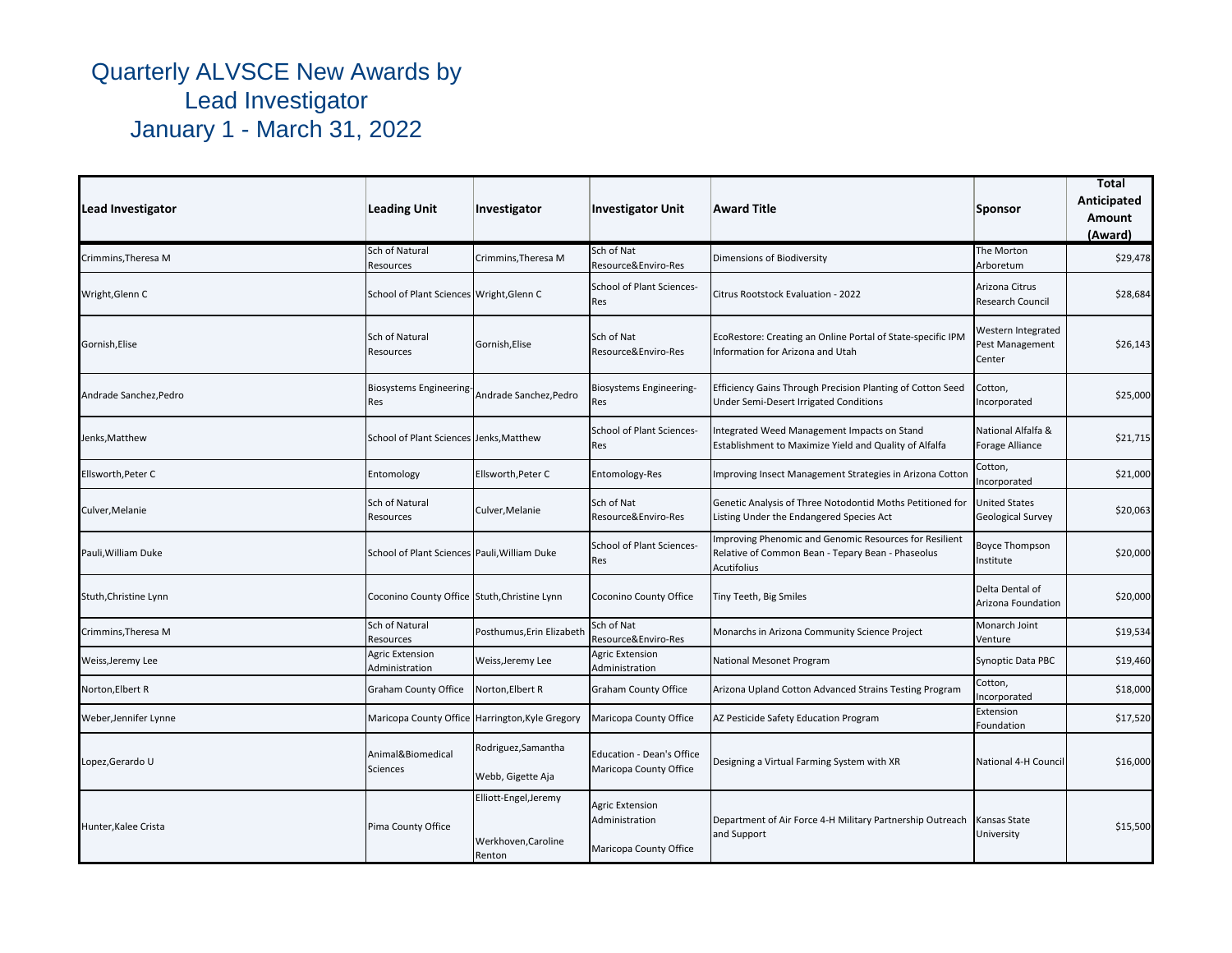| Lead Investigator     | <b>Leading Unit</b>                         | Investigator          | <b>Investigator Unit</b>                 | Award Title                                                                                                   | <b>Sponsor</b>                                                                              | Total<br>Anticipated<br>Amount<br>(Award) |
|-----------------------|---------------------------------------------|-----------------------|------------------------------------------|---------------------------------------------------------------------------------------------------------------|---------------------------------------------------------------------------------------------|-------------------------------------------|
| Gornish, Elise        | Sch of Natural<br>Resources                 | Gornish, Elise        | Sch of Nat<br>Resource&Enviro-Res        | Providing Targeted Outreach on Navajo Nation Lands of the<br>Colorado Plateau to Wind Erosion Risk            | <b>United States</b><br><b>Geological Survey</b>                                            | \$14,457                                  |
| Evancho, Blase E      | <b>Pinal County Office</b>                  | Evancho, Blase E      | Pinal County Office                      | Mapping and Monitoring Herbicide Resistant Palmer<br>Amaranth Populations in Cotton                           | Cotton,<br>Incorporated                                                                     | \$13,000                                  |
| Norton, Elbert R      | <b>Graham County Office</b>                 | Norton, Elbert R      | <b>Graham County Office</b>              | Cotton Incorporated-Cotton Specialists Partnership: Large-<br>Plot Replicated Variety Evaluations - AZ        | Cotton,<br>Incorporated                                                                     | \$10,500                                  |
| Woolfolk, Channah M   | <b>Environmental Science-</b><br>Res        | Woolfolk, Channah M   | <b>Environmental Science-Res</b>         | Field Evaluation of Microfluidic Paper-Based Analytical<br>Devices for Microbial Source Tracking              | <b>Purdue University</b>                                                                    | \$9,619                                   |
| Arias, Juan M         | <b>Tribal Extension</b><br>Programs         | Teegerstrom, Trent    | <b>Agric Extension</b><br>Administration | FY 2021 USDA Rural Business Development (RBDG)<br>Program Nalwoodi Denzhone: Strength and Beauty<br>Community | <b>United States</b><br>Department of<br>Agriculture                                        | \$8,920                                   |
| Riggs, Michael W      | Animal&Biomedical<br>Sciences               | Riggs, Michael W      | Animal&Biomedical<br>Sciences-Res        | Pharmacokinetics Study of Test Compounds in Calves<br>Exposed or not Exposed to C. Parvum                     | Scripps Research<br>Institute                                                               | \$7,456                                   |
| Norton, Elbert R      | Graham County Office                        | Norton, Elbert R      | <b>Graham County Office</b>              | Beltwide Seed Quality - An Extension Cotton Specialist<br>Project                                             | Cotton,<br>Incorporated                                                                     | \$6,000                                   |
| Flesch, Aaron D       | Sch of Natural<br>Resources                 | Flesch, Aaron D       | Sch of Nat<br>Resource&Enviro-Res        | Ecology of Pygmy-Owls in the Sonoran Desert of Mexico:<br>The BBC Americas Series                             | <b>BBC Natural History</b><br>And Factual<br><b>Productions Limited</b><br>(United Kingdom) | \$5,200                                   |
| Pauli, William Duke   | School of Plant Sciences McCarthy, Fiona M  |                       | Animal&Biomedical<br>Sciences-Res        | Optimizing 3D Canopy Architecture for Better Crops                                                            | Purdue University                                                                           | \$5,071                                   |
| Gouge, Dawn H         | Entomology                                  | Gouge, Dawn H         | Entomology-Res                           | Extension Collaboration in Support of School IPM - 2022                                                       | Oregon State<br>University                                                                  | \$3,500                                   |
| Lauman, Sierra T'Tair | Sch of Natural<br>Resources                 | Gornish, Elise        | Sch of Nat<br>Resource&Enviro-Res        | The Role of Early Successional Plant Species in Hard Rock<br>Mine Revegetation                                | T and E,<br>ncorporated                                                                     | \$3,000                                   |
| Tabashnik, Bruce E    | Entomology                                  | Tabashnik,Bruce E     | Entomology-Res                           | Acquisition of Goods and Services                                                                             | Agricultural<br>Research Service                                                            | \$936                                     |
| Runyon II, Johnny Ray | <b>Environmental Science-</b><br>Res        | Runyon II, Johnny Ray | <b>Environmental Science-Res</b>         | Correlation of Sweat Pore Activity with Skin Conductance<br>Response                                          | Arizona State<br>University                                                                 | \$460                                     |
| Runyon II, Johnny Ray | <b>Environmental Science-</b><br><b>Res</b> | Runyon II, Johnny Ray |                                          | Environmental Science-Res Discovery of Frailty Biomarkers in Human Eccrine Sweat                              | Arizona State<br>University                                                                 | \$460                                     |
| Teske, Jennifer A     | Nutritional Sci Wellness<br><b>RES</b>      | Teske,Jennifer A      | Nutritional Sci Wellness -<br><b>RES</b> | Validating the Association Between Exposure to Noise<br>Pollution and Sleep in Arizona                        | Arizona State<br>University                                                                 | \$460                                     |
| <b>TOTAL</b>          |                                             |                       |                                          |                                                                                                               | \$                                                                                          | 12,153,577                                |